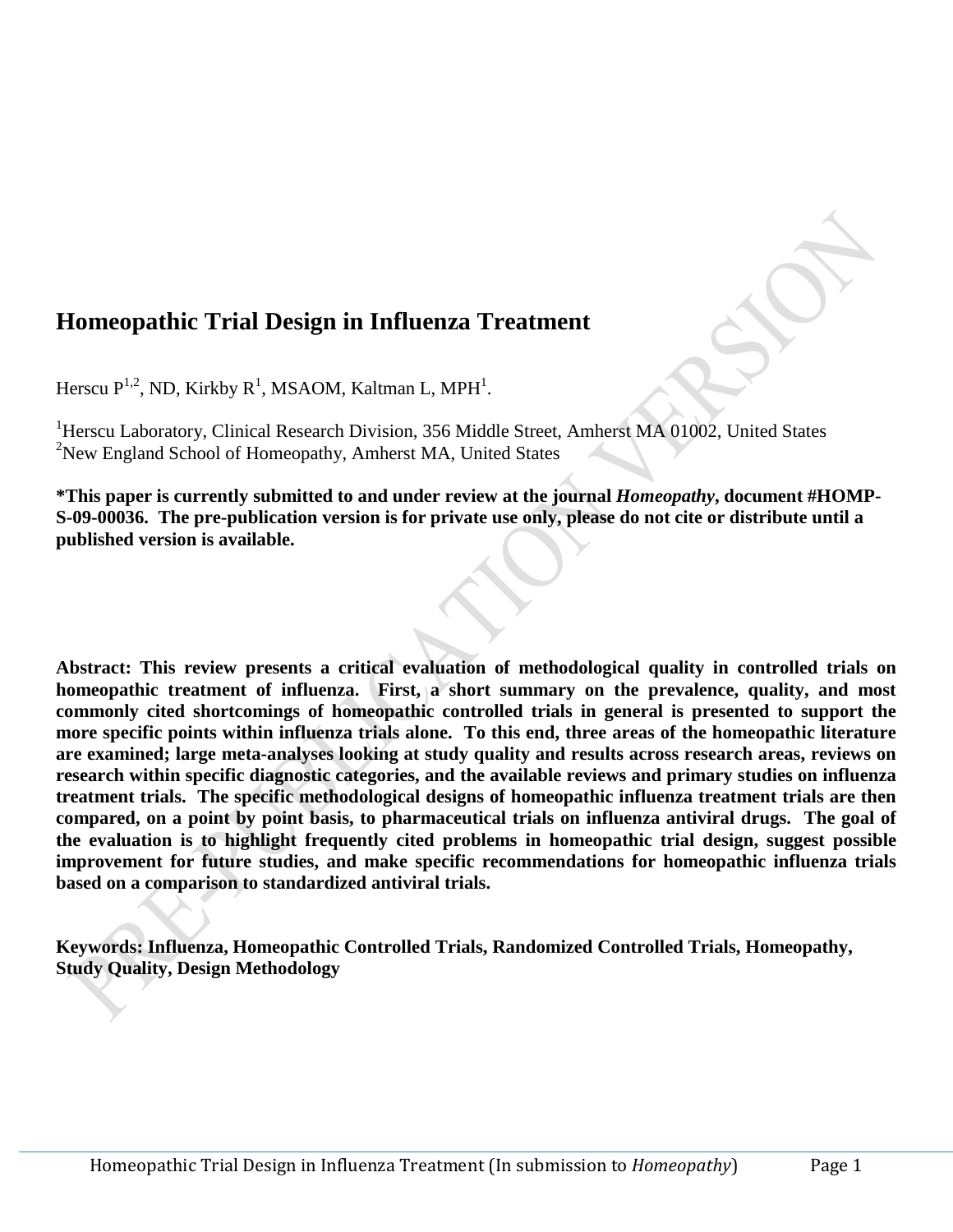## **Introduction**

This review represents a continuation and follow-up to the previous review, by the authors, on randomized controlled trial (RCT) design in influenza studies<sup>1</sup>. In that paper, a subset of modern conventional antiviral studies on influenza treatment were analyzed for consistent study design elements, which were then presented as a model for improvement in future CAM trials examining influenza treatment. This review continues the discussion, moving into the subset of CAM influenza trials on homeopathic treatment, targeted specifically for three reasons. First, there are a number of available controlled trials in the homeopathic treatment of influenza, and though small, there are few more frequently studied specific areas of disease (See below). Second, there exists a consistent and well-accepted design standard within parallel trials of treatment by conventional antiviral medications, providing a good basis for offering improvements in homeopathic study design. Finally, the evidence from placebo-controlled homeopathic treatment of influenza available thus far points to a statistically significant, but small-sized positive effect compared to placebo<sup>2</sup>, suggesting the need for further, well-designed studies.

## *Scope of the Review*

The latest systematic review on homeopathic controlled trials by Shang<sup>3</sup> included 108 RCTs, of which 21 (19%) pertained roughly to upper respiratory tract infections (URTIs). This represents the greatest proportion of studies in a specific area of disease. Similarly, a 2003 review by Mathie<sup>4</sup> identified URTIs as the most represented disease area of homeopathic study, although no specific diagnosis within the general area (such as influenza, otitis media, common cold, etc.) had more than two or three RCTs. A search of PubMed through March 2008, for all English-language RCT and clinical trial articles and with the text word "homeopath\*" revealed 198 results. After manually searching these, 9 were found to be RCTs targeting URTI treatment in general, of which 2 were on influenza, 4 on general URTIs, 1 on sinusitis, and 2 on acute otitis media<sup>5-13</sup>. Although there are more English-language studies on general URTI, influenza was targeted because of the greater consistency, more well-defined disease scope, and increased justification for further study based on repeated, positive findings. URTI study design is deserving of further attention, but has been reviewed in part by other authors<sup>3, 4, 14, 15</sup>. Another aspect of homeopathic trials outside the scope of this review is discussion of RCT findings in efficacy (See meta-analyses by Kleijenen<sup>16</sup>, Linde<sup>17</sup>, and Shang<sup>3</sup>), and how trial design and methodological quality relates to that issue (See review by Ludtke<sup>18</sup>).

## **Methods**

In order to identify reviews and meta-analyses on homeopathic controlled trials, a literature search was completed on PubMed, limited to English-language reviews and meta-analyses, for all dates through January, 2009, using the search term "homeopath\*" in all text fields. The search returned 404 results which were manually searched to identify reviews targeting design quality and results of homeopathic controlled trials in general<sup>3, 4, 16-27</sup>. Reviews that targeted controlled trials within disease-specific areas, and reviews that were not specifically targeting *controlled* trials, were not included. This summary review is not intended to be a systematic review of the literature, but rather to identify methodological design issues commonly cited in reviews on homeopathic trial quality and methods.

## **Results**

## *Summary Review on Homeopathic Controlled Trials*

The most recent systematic review of placebo controlled trials of homeopathy identified 110 reports that met the reviewers' quality criteria, eliminating 60 trials where there was insufficient information, ineligible study design,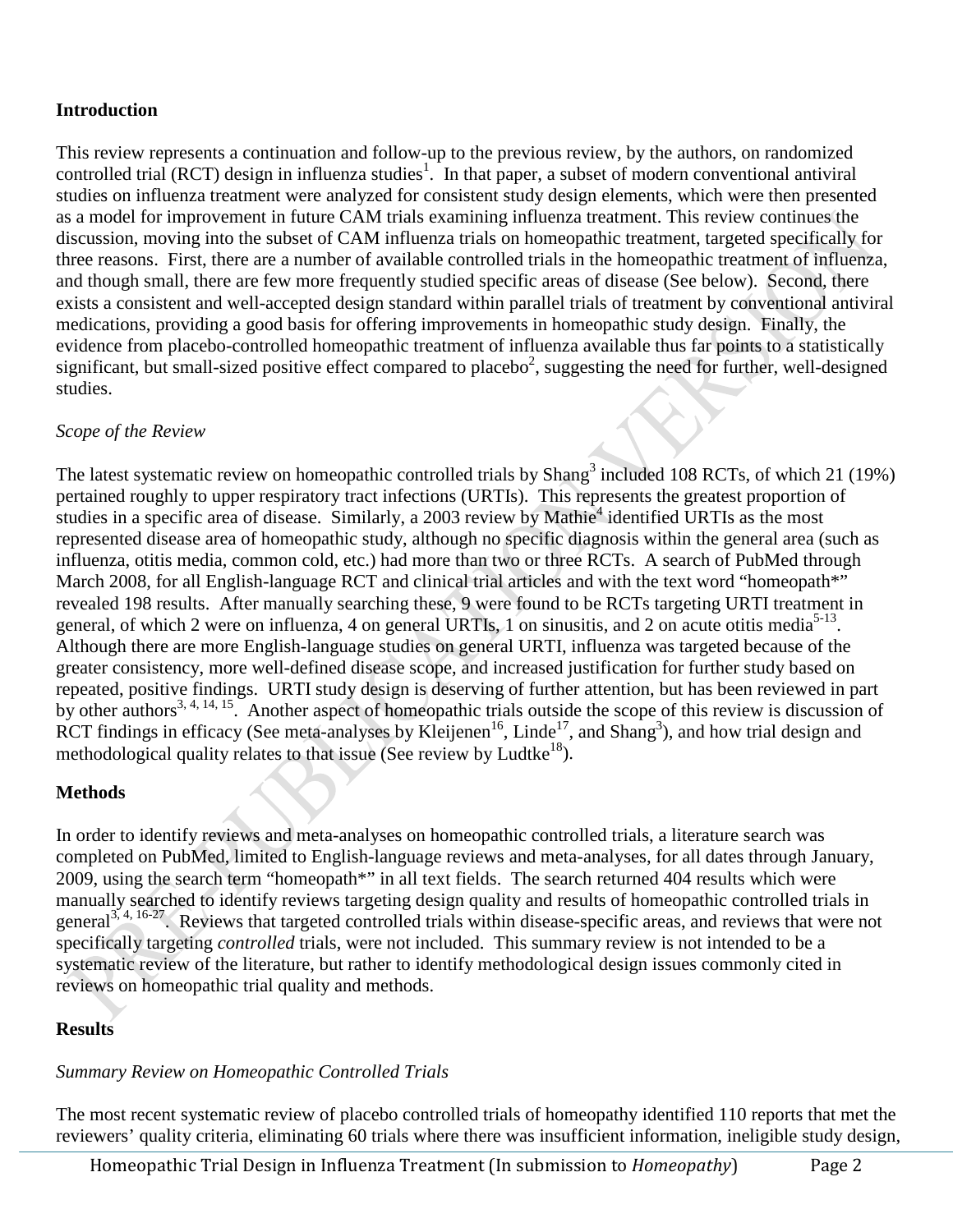repetition of publication, or no match in conventional medical trials on the condition addressed<sup>3</sup>. In another recent systematic review of homeopathic randomized controlled trials (RCTs) by Mathie<sup>4</sup>, 93 original articles on either placebo-controlled (79 trials) or controlled comparative (14 trials) trials are reported and examined. These investigations cover 35 different specific medical conditions, some covered by only one study. All the available reviews on homeopathic controlled trials conclude that much improvement is needed in the quality of these studies, despite the fact that the several in which homeopathic controlled trials were compared to conventional drug trials showed a trend towards higher quality rating in the homeopathic trials<sup>3, 17</sup>. In the review by Shang<sup>3</sup>, only 19% of included homeopathic trials were rated as being "higher quality" studies (vs. 8% of reviewed conventional trials). Overall, the availability of randomized controlled trials in homeopathy that are of satisfactory quality has increased slowly over the years. In four large reviews from the last 11 years, the pool of included trials making cut-off based on internal or pre-existing quality criteria has shown a slow but increasing size, from 59-89 in reviews looking at studies up to 1995-7, to 110 in a review looking at studies through  $2005^{3,17,25}$ . The general picture is one of a low volume of studies which also lack replication over time and among a diversity of sites<sup>24</sup>. This may be due in part to insufficient infrastructure and budget to run these studies, as Linde<sup>17</sup> suggests, but failure to meet standards of methodological design is a ubiquitous issue, and an aspect most easily addressed in future studies.

One of the most frequently cited problems is poor, insufficient, or incomprehensible reporting of study design methodology. Multiple reviews note areas where over 80% of trial reports failed to clearly or sufficiently describe either the randomization process chosen, the funding sources, or the selection process for participant samples<sup>16, 25</sup>. Potential bias in the studies was also a concern noted in many of the meta-analyses, due in large part to the poor reporting of methods. These biases will continue to be assumed unless more transparent reporting of design and results of studies is made a primary goal.

The most frequently cited problem within the study design itself is very clearly the lack of well-defined, appropriate, and objective outcome measures<sup>3, 4, 16, 17, 19, 20, 22, 25, 27</sup>. Among the reviews, the range of studies reported to have either poorly described, insensible, crude, descriptive only, poorly chosen, subjective or otherwise unsuitable outcome measures was anywhere from  $27-50\%$ . As noted in Merrell<sup>20</sup>, the majority of the studies reviewed having a positive findings utilized outcome measures that were subjective and difficult to quantify. A related problem was poor definition of the clinical condition being studied, affecting appropriate inclusion of patients into the study and analysis of results<sup>17</sup>. Objective, well-defined, and acceptable measures for clinical definition, inclusion, analysis, and outcome measures is an important area needing improvement in homeopathy RCTs.

Other noted issues mentioned often among reviews are the small sample sizes used in homeopathic trials and inadequate concealment of allocation found in over half of reviewed trials<sup>3, 16</sup>. Overall, the methodological and reporting problems in homeopathic controlled trials are well recognized, agreed upon, and for the most part easily addressable in future studies. Issues on methodological design are followed up on in the next sections of this paper, which look specifically at the design of homeopathic influenza treatment trials, and comparison to consistent design elements in conventional influenza antiviral trials.

## *Quality and design of controlled trials in homeopathic influenza treatment*

One clinical area of study that has been frequently assessed in review articles covering homeopathy is the prevention and treatment of influenza<sup>2, 4, 14, 17, 28</sup>. Influenza is a particularly relevant topic of discussion in the current research on complementary and alternative medicine (CAM), as can be seen in recent reviews<sup>14</sup>. As concluded by Vickers<sup>2</sup> the current evidence points to a positive effect of the remedy *Oscillococcinum* in influenza treatment, though the results only point to a 0.28 day reduction in length of illness, a number which, if accurate, will require much larger studies to confirm. However, there are methodological issues even with the positive studies that, if improved upon, might clarify the data regarding homeopathy and influenza.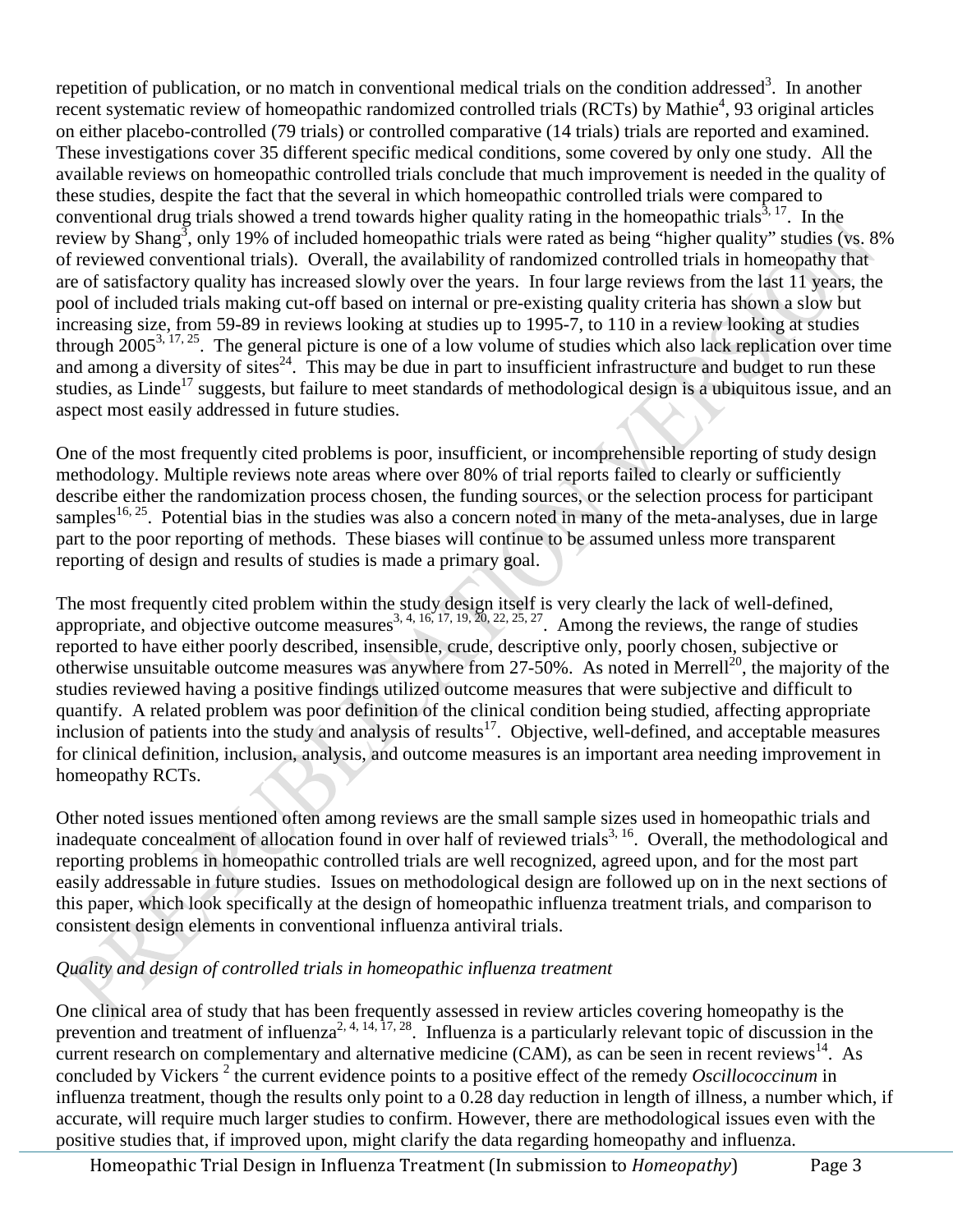The updated meta-analysis by Vickers<sup>2</sup> reviews four  $RCTs^{11, 29-31}$  examining efficacy of the homeopathic remedy Oscillococcinum in treating influenza. The other reviews that cover influenza treatment either refer to this study, or analyze some subset of the same four RCTs included. A search of PubMed and the Cochrane Central Register of Controlled Trials through February 2009 reveals no further published trials on homeopathic influenza controlled trials in English (search: homeopath\* AND influenza). The reviews are in agreement as to the quality of the studies, and the possible issues and biases inherent to them. In general, the two studies by Cassanova et al.<sup>30, 31</sup> are similar and can be looked at as a group, as can the studies by Ferley et al.<sup>11</sup> and Papp et al.<sup>29</sup>, in which the second is specifically designed to mirror and reconfirm the first. For the various criteria examined by Vickers et al.<sup>2</sup>, which were graded A, B, or C indicating a low, medium, and high risk of bias, the two studies by Cassanova et al. received all B ratings, while the studies by Ferley et al. and Papp et al. received all A ratings. Table 1 presents the individual categories and scores for the rating of quality assessment of these four RCTs as presented in three reviews<sup>2, 14, 17</sup>. The following sections present more specific comments on both the positive and negative attributes of these RCTs.

|                                                                      | <b>Specific Criteria</b>                                                 | Cassanova<br>1984 | Cassanova<br>1992 | Ferley<br>1989 | Papp<br>1998 |
|----------------------------------------------------------------------|--------------------------------------------------------------------------|-------------------|-------------------|----------------|--------------|
| <b>Jadad score</b><br>(Guo <sup>14</sup> )<br>Linde <sup>17</sup> )* |                                                                          | 2                 | 2                 | 3              | 5            |
| Internal-<br>validity score<br>$(Linde17)**$                         |                                                                          | Not rated         | 57                | 79             | Not rated    |
|                                                                      | Randomization performed using adequate<br>method?                        | D                 | D                 | D              | Y            |
|                                                                      | Treatment allocation concealed?                                          | D                 | D                 | Y              | Υ            |
|                                                                      | Groups similar at baseline regarding<br>important prognostic indicators? | Y                 | Y                 | Y              | Y            |
| 8 Criteria***                                                        | Patient blinded?                                                         | Y                 | D                 | Y              | Y            |
| (Guo <sup>14</sup> )                                                 | Care provider blinded?                                                   | Y                 | D                 | Y              | Y            |
|                                                                      | Withdrawal/dropout rate unlikely to cause<br>bias?                       | D                 | D                 | D              | Y            |
|                                                                      | Outcome assessor blinded?                                                | D                 | D                 | Y              | Y            |
|                                                                      | Predefined primary outcome measure and<br>result reported?               | N                 | N                 | Υ              | Y            |
|                                                                      | Treatment allocation rating                                              | B                 | B                 | A              | A            |
| 5 Criteria****<br>(Vickers <sup>2</sup> )                            | Performance bias rating                                                  | B                 | B                 | Α              | A            |
|                                                                      | Observer blinding rating                                                 | B                 | B                 | A              | A            |
|                                                                      | Exclusions/withdrawals rating                                            | B                 | B                 | A              | A            |
|                                                                      | Allocation concealment rating                                            | B                 | B                 | A              | A            |

|  | <b>TABLE 1: Quality Assessment Scores in Homeopathic Influenza RCTs</b> |  |
|--|-------------------------------------------------------------------------|--|
|--|-------------------------------------------------------------------------|--|

\*A score based on methodological quality criteria developed by Jadad<sup>33</sup>. Scores is out of 5.

\*\*An internal validity score developed by the authors based on 7 quality criteria. Score is out of 100.

\*\*\*Y = Yes,  $N = No$ ,  $D = Do$  not know

\*\*\*\*A = Low risk of bias, B = Possible bias or partially met, C = High risk of bias

*Cassanova et al. 1984<sup>31</sup> and Cassanova et al. 199230*

The two trials by Cassanova et al. generally received more criticism and have more omissions of important information as compared to the studies by Ferley et al. and Papp et al. The 1992 study by Cassanova et al. is unpublished, and the other Cassanova et al. study was only reported in a general medical periodical rather than a peer-reviewed scientific journal. As a result, there is scanty information available on both. One criticism made in both Guo<sup>14</sup> and Vickers<sup>2</sup> is that, though the two trials had basically the same design, it appears that the 1992 trial eliminated 2 of the 5 symptoms that had been examined as outcome measures in the  $1984$  study<sup>31</sup>, raising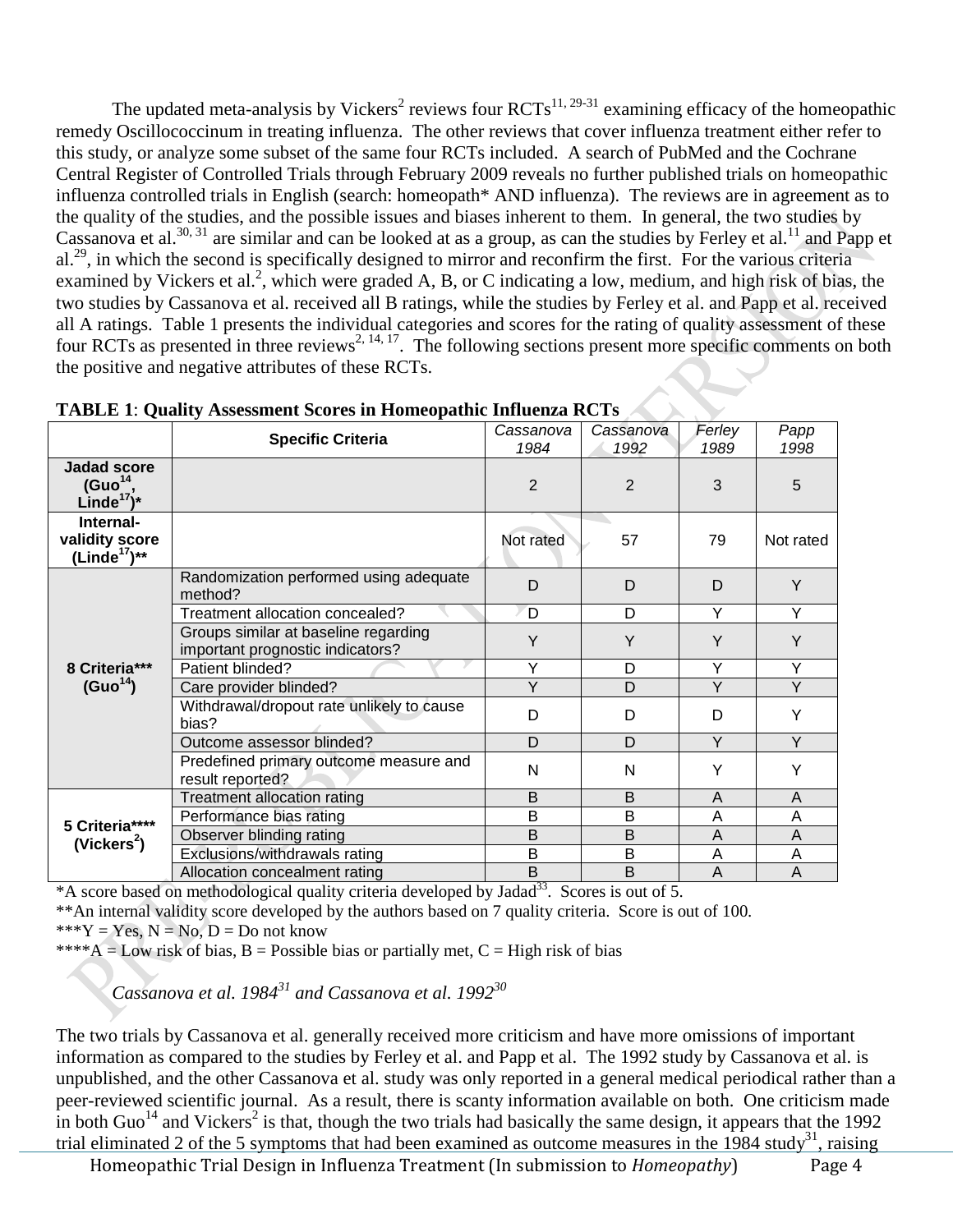questions of selective reporting biasing more positive outcome measures. The 1984 study reported data for patient assessment of temperature, chills, aches, rhinitis, night cough, and day-time cough; the 1992 study only reported temperature, chills, and aches. Furthermore, the length of the follow up varied between the two studies, with the first reporting data for day 8 and the second for day 4, which may have been a more favorable comparison. Also, there are no details about which participants were excluded, or on numbers of or reasons for withdrawals in either of the trials. Vickers et al.<sup>2</sup> conclude that outcome measures based on individual symptoms are more likely to be biased, and that a more appropriate outcome measure to ensure unbiased study results would be based on the presence or absence of clinically identifiable influenza, or possibly the use of concomitant medications.

# *Ferley et al. 198911 and Papp et al. 199829*

Unlike the two Cassanova et al. studies, these RCTs did report outcomes that depended on the presence or absence of clinically determined influenza-like syndrome, although neither of these studies identified the true influenza population through laboratory testing. The pre-specified main outcome measure that both studies used was comparing the number of participants with 'recovery after 48 hours' (no fever, no key influenza symptoms) in homeopathic treatment versus placebo. These studies also reported patient assessment of treatment success, and the use of concomitant medications. Participants were required to meet a pre-defined standard for influenza-like syndrome based on temperature and the presence of certain key symptoms, and there were clear exclusion criteria outlined, including presenting after 24 hours since influenza onset, immune deficiency, influenza vaccination, and certain medication uses. These studies were generally rated as being well reported, with sufficient data presented, as compared to the two Cassanova et al. studies which were poorly reported<sup>2</sup>.

In general, these four influenza treatment trials as a group are rated as moderate in methodological bias, but meeting basic criteria of good studies such as being multi-centered and using blinded medication<sup>2</sup>. Vickers<sup>2</sup> also concludes that there was insufficient data to determine the effect of *Oscillococcinum* on concomitant medication use, or on vulnerable sub-groups such as the elderly. They conclude that confirmatory trials of *Oscillococcinum* as treatment are warranted, but will require a very large sample size. Based on the quarter day difference found between control and treatment in the better studies by Papp et al.<sup>29</sup> and Ferley et al.<sup>11</sup>, and with the power set at 90%, the required sample size quoted is 2000 participants. A similar or larger sample size would be needed to confirm other outcomes as well, such as days to return to work<sup>2</sup>. Other than conducting larger studies, they also suggest planning further sub-group analyses to look at specific populations within the study.

## **Discussion**

## *Comparison of Homeopathic Influenza Trials to Conventional Antiviral Trials*

Another way to examine potential areas for improvement in homeopathy studies of influenza treatment is to compare the trials that have been performed to the established standards in the study of conventional treatments of influenza, specifically the antiviral treatments such as neuraminidase inhibitors. Standard design elements for these trials have been explored and summarized in a previous paper by the authors<sup>1</sup>. An item by item comparison of relatively standardized design elements most commonly seen in conventional influenza antiviral studies versus the study design of the four homeopathy RCTs reviewed in this section is presented in Tables 2 and 3. Comparison is made to the design aspects of conventional antiviral trials that are most consistent in terms of quality and acceptability as cited by reviewers. However, design elements that are poorly rated in a majority of cases, such as allocation concealment or reporting, are not looked at in this study<sup>1</sup>.

## **TABLE 2**: **Homeopathic versus Conventional RCT Design in Influenza (Cassanova 1984, 1992)**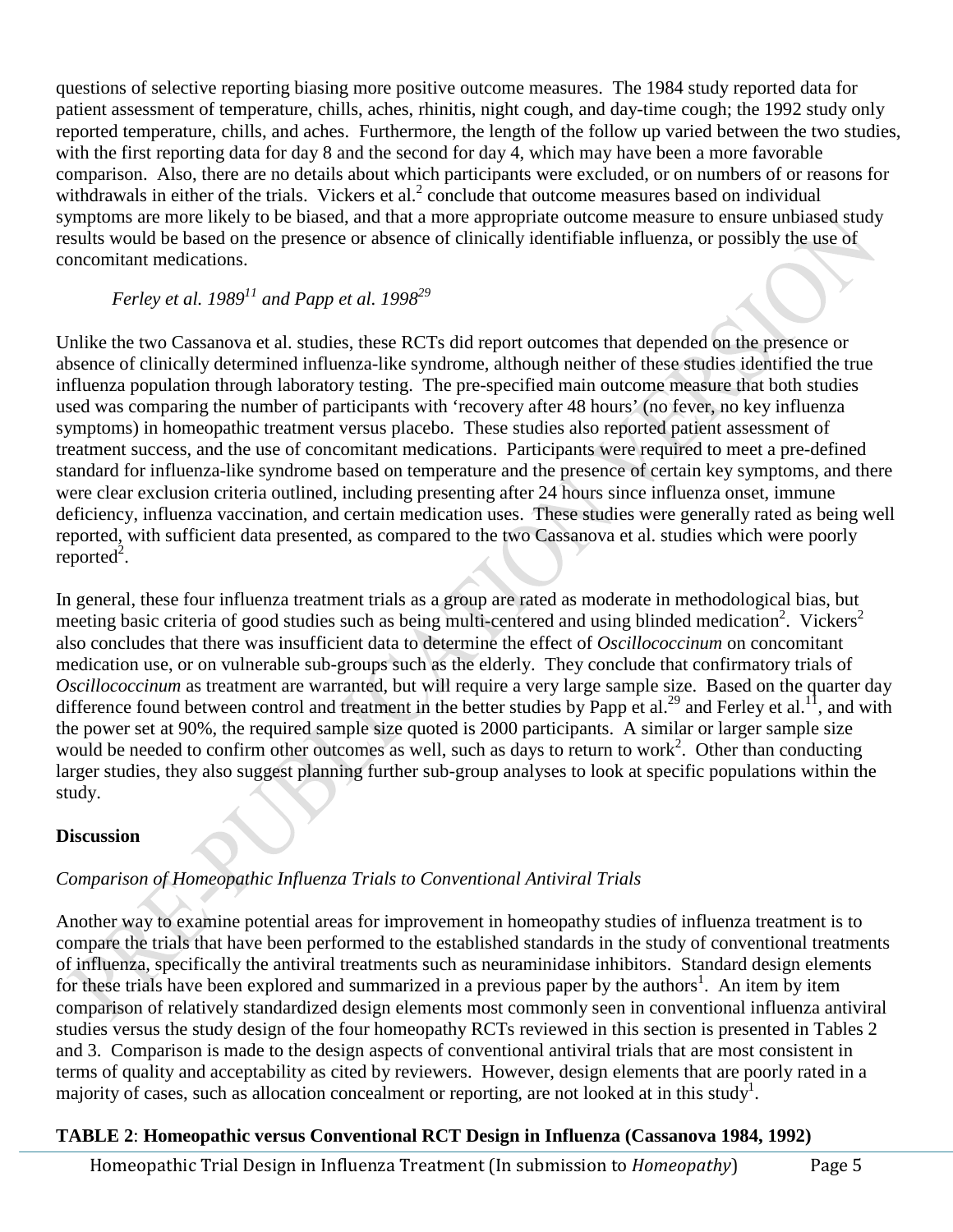|                                                       | <b>Design Criteria</b>                     | Cassanova<br>1984                                                                  | Cassanova<br>1992                                 | Conventional Antiviral Standards*                                                                                                                                                                             |
|-------------------------------------------------------|--------------------------------------------|------------------------------------------------------------------------------------|---------------------------------------------------|---------------------------------------------------------------------------------------------------------------------------------------------------------------------------------------------------------------|
| Demo-                                                 | Study size                                 | 100                                                                                | 300                                               | $350 - 650$                                                                                                                                                                                                   |
| graphics                                              | Study length                               | $\overline{\text{NR}}$                                                             | $\overline{\text{NR}}$                            | 21 OR 28                                                                                                                                                                                                      |
|                                                       | Study design                               | <b>RCT</b>                                                                         | <b>RCT</b>                                        | <b>RCT</b>                                                                                                                                                                                                    |
|                                                       | Age (years)                                | <b>NR</b>                                                                          | <b>NR</b>                                         | 12+ OR 16-65                                                                                                                                                                                                  |
|                                                       | Flu onset (h)                              | < 48                                                                               | $\overline{\text{NR}}$                            | 36 OR 48                                                                                                                                                                                                      |
|                                                       | Fever (°C)                                 | $\overline{\text{NR}}$                                                             | $\overline{\text{NR}}$                            | >37.8º OR Feverishness                                                                                                                                                                                        |
| <b>Inclusion</b><br>Criteria                          | Subjective<br>symptoms                     | Influenza-<br>like<br>syndrome                                                     | $\overline{\text{NR}}$                            | 2 or more of headache, myalgia, cough,<br>sore throat OR 1 respiratory symptom<br>(cough, sore throat, nasal symptom) and 1<br>constitutional symptom (headache, malaise,<br>myalgia, sweats/chills, fatigue) |
| <b>Exclusion</b><br><b>Criteria</b>                   | <b>Chronic Illness</b>                     | <b>NR</b>                                                                          | <b>NR</b>                                         | Immunocompromised OR unstable chronic<br>disease                                                                                                                                                              |
|                                                       | <b>Drug Use</b>                            | $\overline{\text{NR}}$                                                             | $\overline{\text{NR}}$                            | Antiviral drug use (recent/current) OR<br>immunosuppressant medications OR<br>drug/alcohol abuse history                                                                                                      |
|                                                       | Pregnancy                                  | <b>NR</b>                                                                          | <b>NR</b>                                         | Pregnant or risk of pregnancy                                                                                                                                                                                 |
|                                                       | Vaccination                                | <b>NR</b>                                                                          | <b>NR</b>                                         | Vaccinated this year                                                                                                                                                                                          |
|                                                       | <b>Bacterial infection</b>                 | <b>NR</b>                                                                          | <b>NR</b>                                         | Suspected concurrent bacterial infection                                                                                                                                                                      |
| Primary<br><b>Outcome</b><br><b>Measures</b>          | Time to<br>alleviation of<br>influenza     | <b>NR</b>                                                                          | <b>NR</b>                                         | Temperature < 37.8° C, score of 0 on<br>feverishness, score of 0-1 on other<br>influenza inclusion symptoms maintained<br>for 24 hours                                                                        |
|                                                       | Individual<br>symptom scores               | Chills,<br>aches,<br>rhinitis, night<br>cough, day<br>cough, fever<br>(day 8 only) | Temp<br>(daily),<br>chills, aches<br>(day 4 only) | Temp, headache, myalgia, cough, sore<br>throat, nasal symptoms, fatigue,<br>feverishness, loss of appetite (all recorded<br>daily)                                                                            |
| <b>Secondary</b><br><b>Outcome</b><br><b>Measures</b> | <b>Quality of life</b><br>scores           | Patient<br>global<br>assessment<br>of health                                       | $\overline{\text{NR}}$                            | Sleep disturbance OR time to return to<br>normal activities OR overall symptom<br>severity rating                                                                                                             |
|                                                       | Viral load                                 | NR                                                                                 | <b>NR</b>                                         | Viral shedding/viral load                                                                                                                                                                                     |
|                                                       | Relief medication<br>use                   | $\overline{\text{NR}}$                                                             | $\overline{\text{NR}}$                            | Use of relief medications for influenza<br>symptoms                                                                                                                                                           |
|                                                       | Complications                              | $\overline{\text{NR}}$                                                             | <b>NR</b>                                         | Secondary complications of influenza OR<br>use of antibiotics                                                                                                                                                 |
|                                                       | Adverse events                             | NR                                                                                 | $\overline{\mathsf{NR}}$                          | Effects of study drug (safety measures)                                                                                                                                                                       |
| Lab<br><b>Testing</b>                                 | Lab confirmation<br>of influenza<br>status | $\overline{N}$                                                                     | <b>No</b>                                         | Yes                                                                                                                                                                                                           |

\*Standard design criteria from conventional influenza antiviral treatment trials, as reported by Herscu<sup>1</sup>  $*NR = Not reported in the literature$ 

#### **TABLE 3**: **Homeopathic versus Conventional RCT Design in Influenza (Ferley 1989, Papp 1998)**

|                                     | <b>Design</b><br><b>Criteria</b> | Ferley 1989     | Papp 1998       | <b>Conventional Antiviral</b><br>Standards* |
|-------------------------------------|----------------------------------|-----------------|-----------------|---------------------------------------------|
| Demo-<br>graphics                   | Study size                       | 487             | 372             | $350 - 650$                                 |
|                                     | Study length                     |                 | $7 - 10$        | 21 OR 28                                    |
|                                     | Study design                     | <b>RCT</b>      | <b>RCT</b>      | <b>RCT</b>                                  |
| <b>Inclusion</b><br><b>Criteria</b> | Age (years)                      | >12             | $12 - 60$       | 12+ OR 16-65                                |
|                                     | Flu onset (h)                    | < 24            | < 24            | 36 OR 48                                    |
|                                     | Fever $(^{\circ}C)$              | $>$ 38 (rectal) | $>$ 38 (rectal) | >37.8º OR Feverishness                      |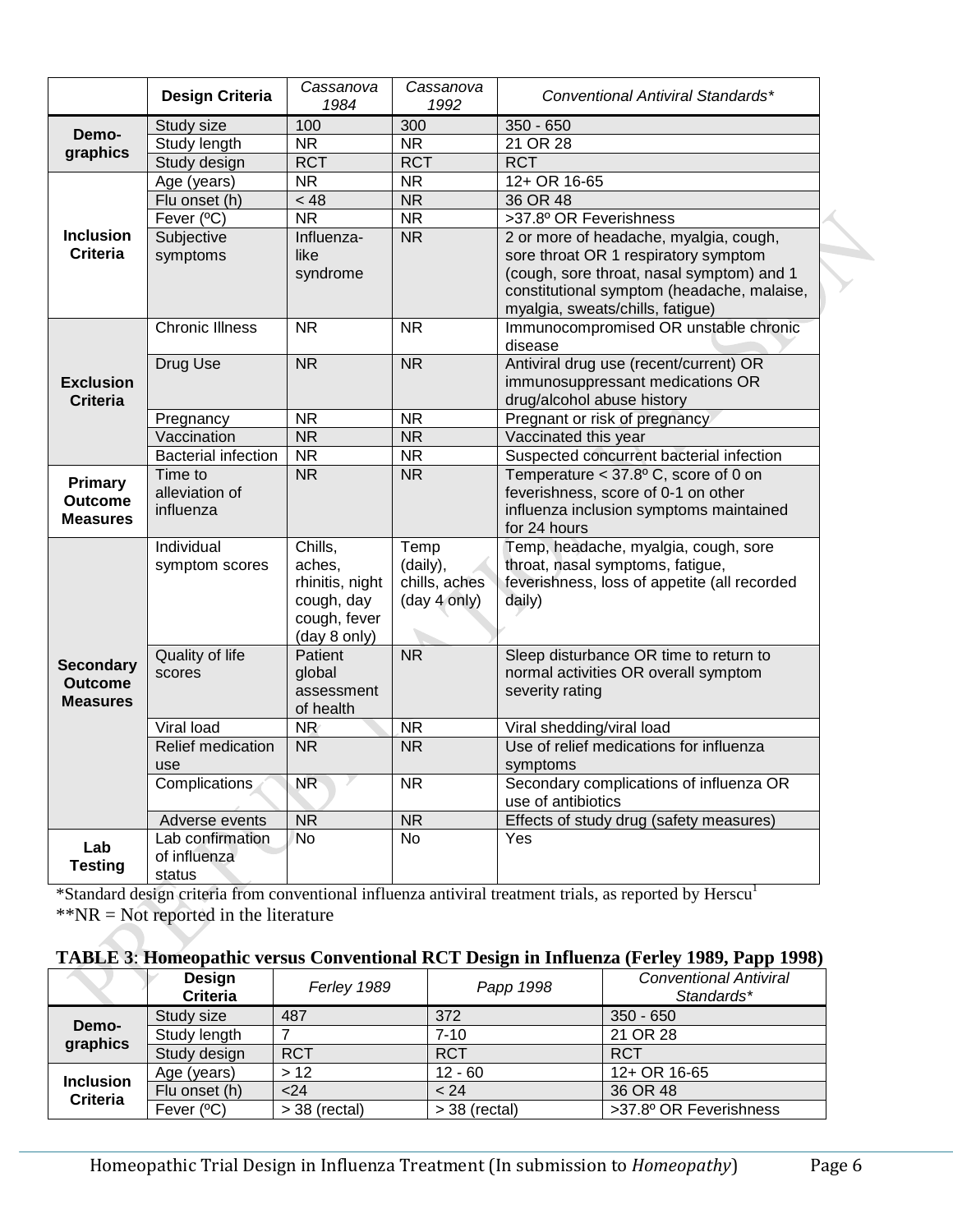|                                                     | Subjective<br>symptoms                       | At least two of:<br>headache,<br>stiffness, lumbar<br>and joint pain,<br>shivers                                    | Muscle pain or<br>headache, plus one of:<br>shivering, cough,<br>spinal pain, nasal<br>irritation, malaise,<br>thoracic pain, joint<br>pain                     | 2 or more of headache,<br>myalgia, cough, sore throat<br>OR 1 respiratory symptom<br>(cough, sore throat, nasal<br>symptom) and 1 constitutional<br>symptom (headache,<br>malaise, myalgia,<br>sweats/chills, fatigue) |  |
|-----------------------------------------------------|----------------------------------------------|---------------------------------------------------------------------------------------------------------------------|-----------------------------------------------------------------------------------------------------------------------------------------------------------------|------------------------------------------------------------------------------------------------------------------------------------------------------------------------------------------------------------------------|--|
| <b>Exclusion</b><br><b>Criteria</b>                 | <b>Chronic Illness</b><br>Drug Use           | Immune deficiency,<br>depression<br>Immunomodulating<br>medication use                                              | Immune deficiency<br>Immunomodulating<br>treatment OR use of<br>antibiotics, analgesics,<br>or anti-influenza<br>agents in first 48 hours<br>post-randomization | Immunocompromised OR<br>unstable chronic disease<br>Antiviral drug use<br>(recent/current) OR<br>immunomodulating<br>medications OR drug/alcohol<br>abuse history                                                      |  |
|                                                     | Pregnancy<br>Vaccination<br><b>Bacterial</b> | <b>NR</b><br>Immunization<br>against influenza<br>Local infection                                                   | <b>NR</b><br>Immunization against<br>influenza<br><b>NR</b>                                                                                                     | Pregnant or risk of pregnancy<br>Vaccinated this year<br>Suspected concurrent                                                                                                                                          |  |
|                                                     | infection                                    |                                                                                                                     |                                                                                                                                                                 | bacterial infection                                                                                                                                                                                                    |  |
| <b>Primary</b><br><b>Outcome</b><br><b>Measures</b> | Time to<br>alleviation of<br>influenza       | Illness status at 48<br>hours post-<br>treatment (temp <<br>37.5, absence of<br>five flu inclusion<br>symptoms)     | Illness status at 48<br>hours post-treatment<br>(rectal temp $< 37.5$<br>and no headache or<br>muscle pain)                                                     | Temperature $<$ 37.8 $\degree$ C, score<br>of 0 on feverishness, score of<br>0-1 on other influenza<br>inclusion symptoms<br>maintained for 24 hours                                                                   |  |
|                                                     | Individual<br>symptom<br>scores              | Temp, flu inclusion<br>symptoms (morning<br>and night), also<br>recorded cough,<br>coryza, fatigue,<br>side effects | Temp, presence of<br>aches, headache,<br>shivers, back or side<br>pain, joint pain, spinal<br>pain, cough, rhinitis,<br>sore throat (2x/day)                    | Headache, myalgia, cough,<br>sore throat, nasal symptoms,<br>fatigue, feverishness, loss of<br>appetite                                                                                                                |  |
| <b>Secondary</b><br><b>Outcome</b>                  | Quality of life<br>scores                    | Patient assessment<br>of success, time<br>until return to work                                                      | Patient assessment of<br>success, time until<br>return to work                                                                                                  | Sleep disturbance OR time to<br>return to normal activities OR<br>overall symptom severity                                                                                                                             |  |
| <b>Measures</b>                                     | Viral load                                   | NR <sup>1</sup>                                                                                                     | <b>NR</b>                                                                                                                                                       | Viral shedding/viral load                                                                                                                                                                                              |  |
|                                                     | Relief<br>medication use                     | Y                                                                                                                   | Y                                                                                                                                                               | Use of relief medications for<br>influenza symptoms                                                                                                                                                                    |  |
|                                                     | Complications                                | NR <sup>1</sup>                                                                                                     | <b>NR</b>                                                                                                                                                       | Secondary complications OR<br>use of antibiotics                                                                                                                                                                       |  |
|                                                     | Adverse<br>events                            | <b>NR</b>                                                                                                           | $\overline{Y}$                                                                                                                                                  | Effects of study drug (safety<br>measures)                                                                                                                                                                             |  |
| Lab<br><b>Testing</b>                               | Lab confirmed<br>influenza status            | No                                                                                                                  | No                                                                                                                                                              | Yes                                                                                                                                                                                                                    |  |

\*Standard design criteria from conventional influenza antiviral treatment trials, as reported by Herscu<sup>1</sup> \*\*NR = Not reported in the literature

As can be seen, the two studies by Cassanova et al. either provide no information on, or do not meet many of the design criteria found in most antiviral studies. The two RCTs by Ferley et al. and Papp et al., in contrast, do mirror many of the design criteria, albeit with some important differences. General inclusion criteria are similar to conventional studies, as both are looking for clinical confirmation of influenza through fever plus some specific respiratory and body symptoms. However, the specific symptoms are variable among Papp et al. and Ferley et al., and both of these differ from the more standard set of inclusion symptoms in conventional trials. Most of the exclusion criteria are the same, yet there is one central distinction. In Papp et al., patients are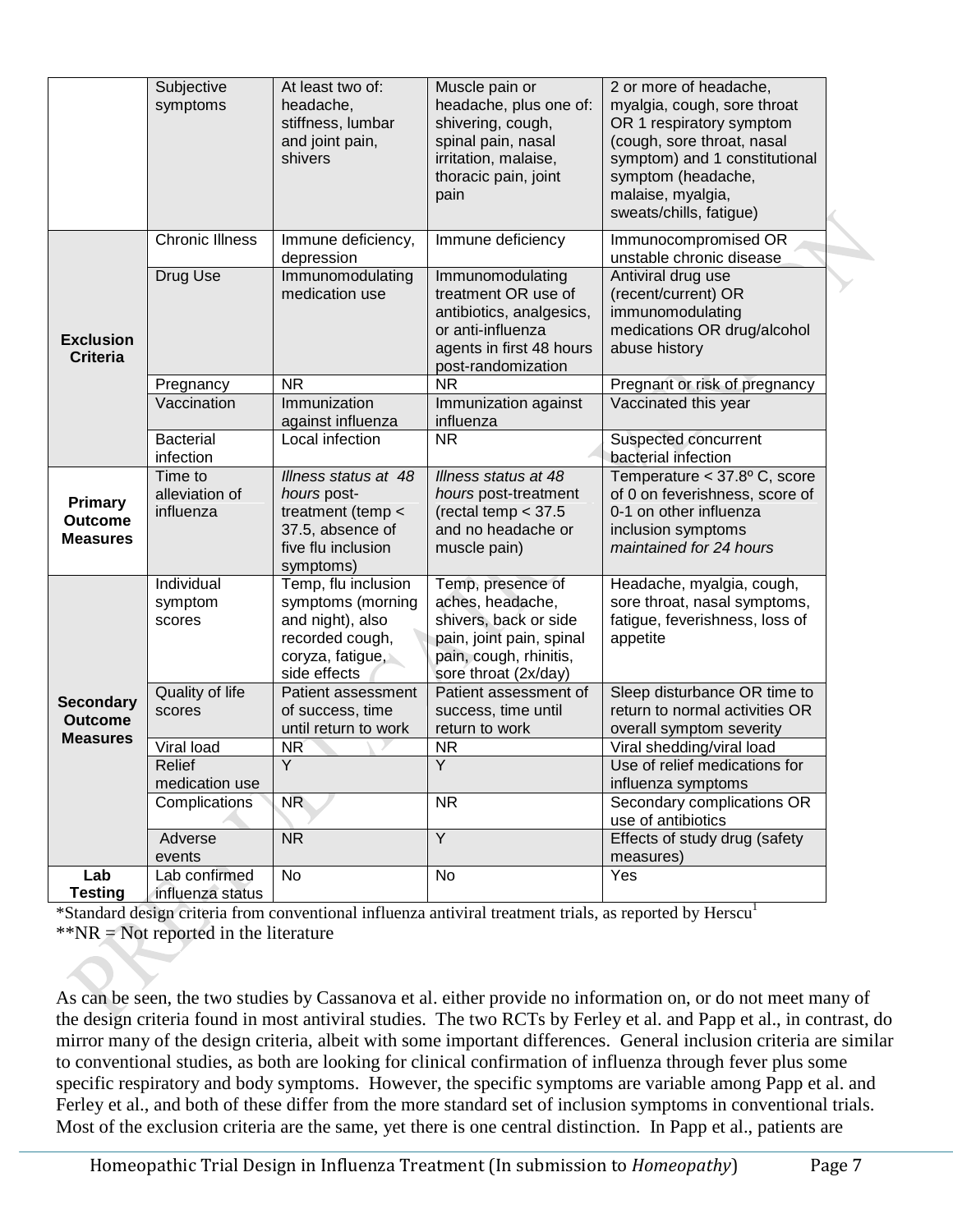excluded from the study if, within 48 hours of beginning the study medication, they receive any anti-influenza treatment, including antiviral, vaccination, analgesics, antibiotics, or immune stimulatory or suppressive therapies. It is unstated in the original literature report why this exclusion is made, though it is possible that it is due to concern with anti-influenza drugs disrupting the action of the homeopathic study medication. A more beneficial way to handle this situation may be to include those patients, recording any drug use, and later analyze them as a sub-population if need be.

Both the Ferley et al. and Papp et al. studies, as well as the majority of antiviral studies, use as a primary outcome measure the alleviation of influenza-like illness. These two RCTs however define the primary comparison as absence of influenza at 48 hours, rather than just looking at time to alleviation of influenza versus placebo. Also, in Papp et al., not all the inclusion symptoms have to be eliminated for the patient to count as recovered, only fever, headache, and muscle pain. In Ferley et al., all five of the inclusion criteria for influenza-like illness, as well as the fever, must be gone to count as recovery. In most conventional studies, the requirement to meet the 'recovered' status is the loss of fever, and a rating of mild or none on the influenza inclusion symptoms, and this must be maintained for 24 hours. These are significant differences in design methodology that must be considered.

In terms of secondary measurements of outcome, the homeopathy RCTs and the conventional antiviral studies cover some range of individual symptoms, patient assessments of health and normal activity, adverse affects, concomitant drug use, and other measures.

Perhaps the largest difference between conventional antiviral studies and the homeopathy RCTs on influenza treatment that have been published to date concerns laboratory confirmation of influenza infection. Laboratory testing and confirmation of influenza virus and subtype is a standard component of influenza antiviral studies  $\frac{1}{2}$ , and allows for the retrospective analysis of the specific subgroup of the study population who actually has influenza infection versus other upper respiratory tract infections that may present like influenza. A review of antiviral studies  $1$  shows demographics of the proportion of influenza study populations that have laboratory confirmed influenza ranging from 57-78%. This indicates that in some studies, over 40% of patients may be presenting with an influenza like illness not caused by influenza virus; thus the study is not specifically giving feedback just on the treatment of influenza. None of the homeopathic influenza treatment studies have looked at this subset, thus conclusions drawn from these studies are only applicable to influenza-like illness which comprises a number of different specific conditions.

The general criticism of homeopathy studies in influenza appears to be mostly aimed at the possible introduction of biases into the study, either through poorly chosen outcome measures, selective reporting of symptoms, simple omission of important methodological standards, or other biases in study reporting. However, what is also clear from comparison to conventional trials is that many of the specific design elements, even if generally similar, lack consistency between homeopathy trials and standard antiviral trials. As Mathie<sup>4</sup> suggests, the study of acute conditions with homeopathy does lend itself to placebo-controlled randomized trials, and the initial body of evidence from homeopathy studies such as those reviewed in Vickers  $2$  evidences statistically significant positive effects. However, based on the small effect sizes observed and the need for reconfirmation through much larger trials, it may be useful to explore whether it is not changes in basic methodological design and study quality, rather than larger study groups, that will yield the most significant and telling results. In addition, these specific suggestions pertain most specifically to further trials of *Oscillococcinum*, but trials with different remedies using different inclusion and exclusion criteria, outcome measures, and other design elements would have different requirements not predictable from these trial results. As suggested by Walach<sup>19</sup>, pre-trial pilot studies are an important way of gaining valuable predictions of necessary study size and length, and should be considered in future trials in order to optimize methodological design. In regards to specific, acceptable design criteria for elements like inclusion criteria, clinical definition, and outcome measures, attempting to mirror the current standards in conventional antiviral trials is one possible approach.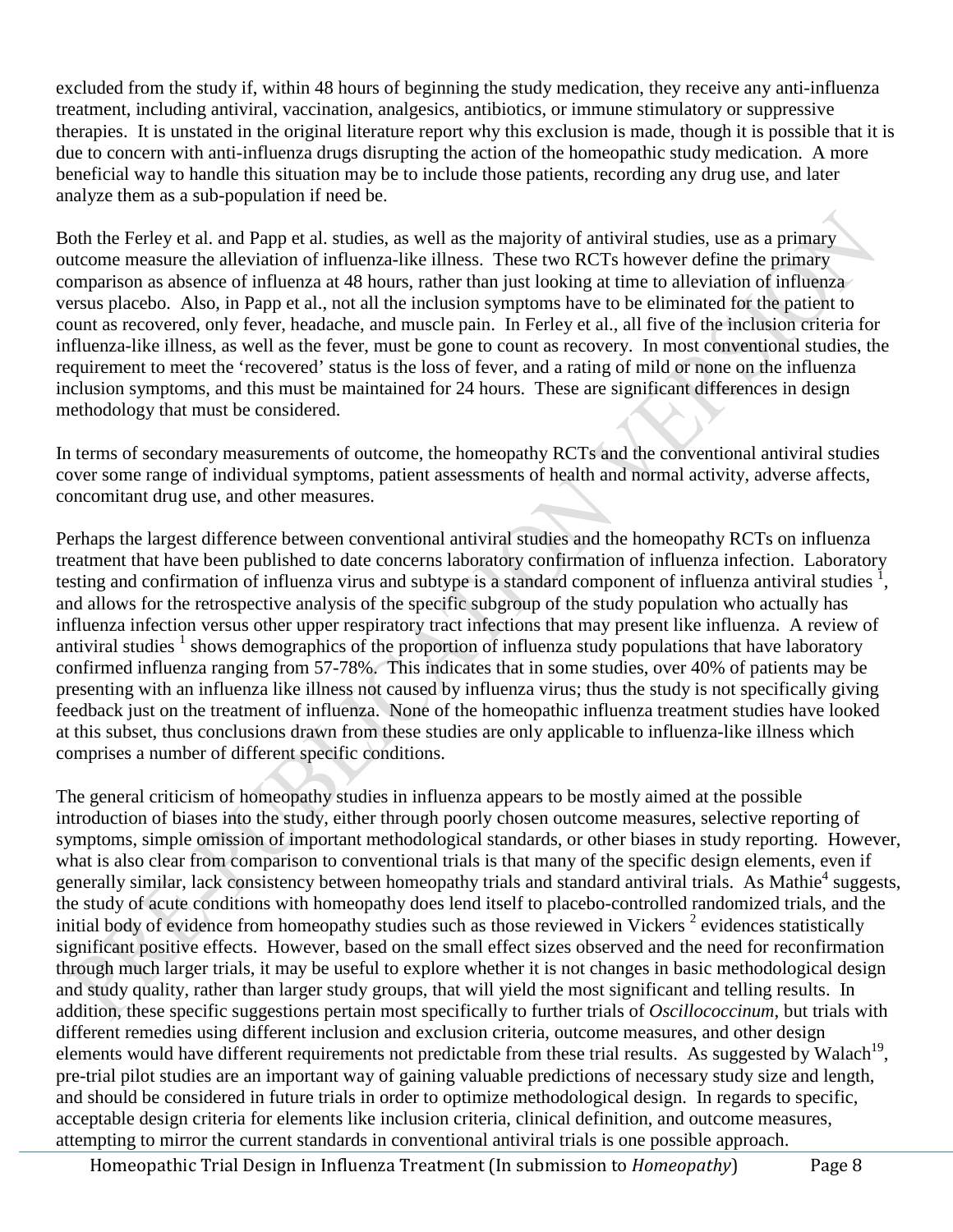One important issue not discussed in this article, but worthy of separate attention, is the process of choosing the homeopathic medicine for the influenza treatment study. This issue is discussed at length in another paper by the authors $32$ .

#### **Conclusion**

The availability of homeopathic controlled trials of good, or even satisfactory, quality has increased only slowly over the last 20 years. The most recent systematic study includes 110 trials, only 19% of which are rated as being "higher quality". Regardless of the fact that low study quality also afflicts conventional drug trials, possibly even to a greater degree, future homeopathic trials should be able to fix some essential problems. Primarily, with potential bias being a frequently cited concern, homeopathic trial reporting in the literature must improve. With reviews citing multiple areas in which over 80% of trials report unclearly, insufficiently, or not at all, bias will continue to be assumed. Description of randomization process, funding sources, and participant inclusion is frequently lacking. Equally important is improvement in the definition, applicability, and objectiveness of outcome measures. Reviews found generally poor outcome measures in up to 50% of controlled trials. A related problem cited is the lack of acceptable definitions for clinical conditions and thus trial inclusion. Because inclusion criteria, exclusion criteria, and outcome measures are design elements that may often have acceptable standards among existing trials, there should be more effort made to standardize them where possible in homeopathic trials. As noted in one review, many of the positive homeopathic controlled trials have used subjective and difficult to quantify outcome measures, casting doubt onto their results. Other recognized issues are small sample sizes, insufficient patient follow up or unacceptable drop-out rates, inadequate allocation concealment, and inappropriate study length.

Within the specific group of homeopathic influenza treatment trials, four trials of moderate to good quality exist. The two higher quality studies, while having similar basic design to conventional antiviral trials as RCTs, nevertheless differ in some important areas. Definitions for inclusion criteria, exclusion criteria, and outcome measures vary significantly between the homeopathic and conventional trials. Instead of following the length of illness as in conventional trials, the homeopathic trials look specifically at those who have recovered by a particular time. In addition, because the homeopathic trials fail to verify influenza through lab-testing, the analysis can only pertain to influenza-like illness whereas conventional trials can do a sub-group analysis of actual flu sufferers, and thus be able to report more specific efficacy of the drug against influenza in particular. Overall, the flu studies suggest a positive effect of relatively small size for one specific homeopathic remedy in a group of both flu sufferers and those with influenza-like illnesses, both necessitating much larger trials for confirmation and raising the question of what exactly is being tested. These same concerns and questions are not raised with conventional antiviral trials precisely because of the higher quality and general acceptability of their study design. Thus, considering the mirroring of conventional RCT design elements in future influenza trials with homeopathy seems justifiable.

Although this paper focuses on methodological concerns in RCTs, which is where the burden of proof will continue to lie for homeopathy clinical research, it is important to note the ongoing discussion on what basic types of research are most applicable to homeopathy. Walach<sup>19</sup>, for example, notes that although there are fewer studies, it appears to be easier to prove the equivalence of homeopathic remedies to standard treatments as opposed to their efficacy compared to placebo. Other important areas of consideration not discussed in this paper are observational studies and other alternatives to the RCT, which are also deserving of further attention. Simultaneously to exploration of these questions, however, RCTs in homeopathy will continue, and there is good reason to improve their quality. As presented in this paper, one possible way to proceed is by mirroring conventional study design parameters, such as in influenza treatment trials.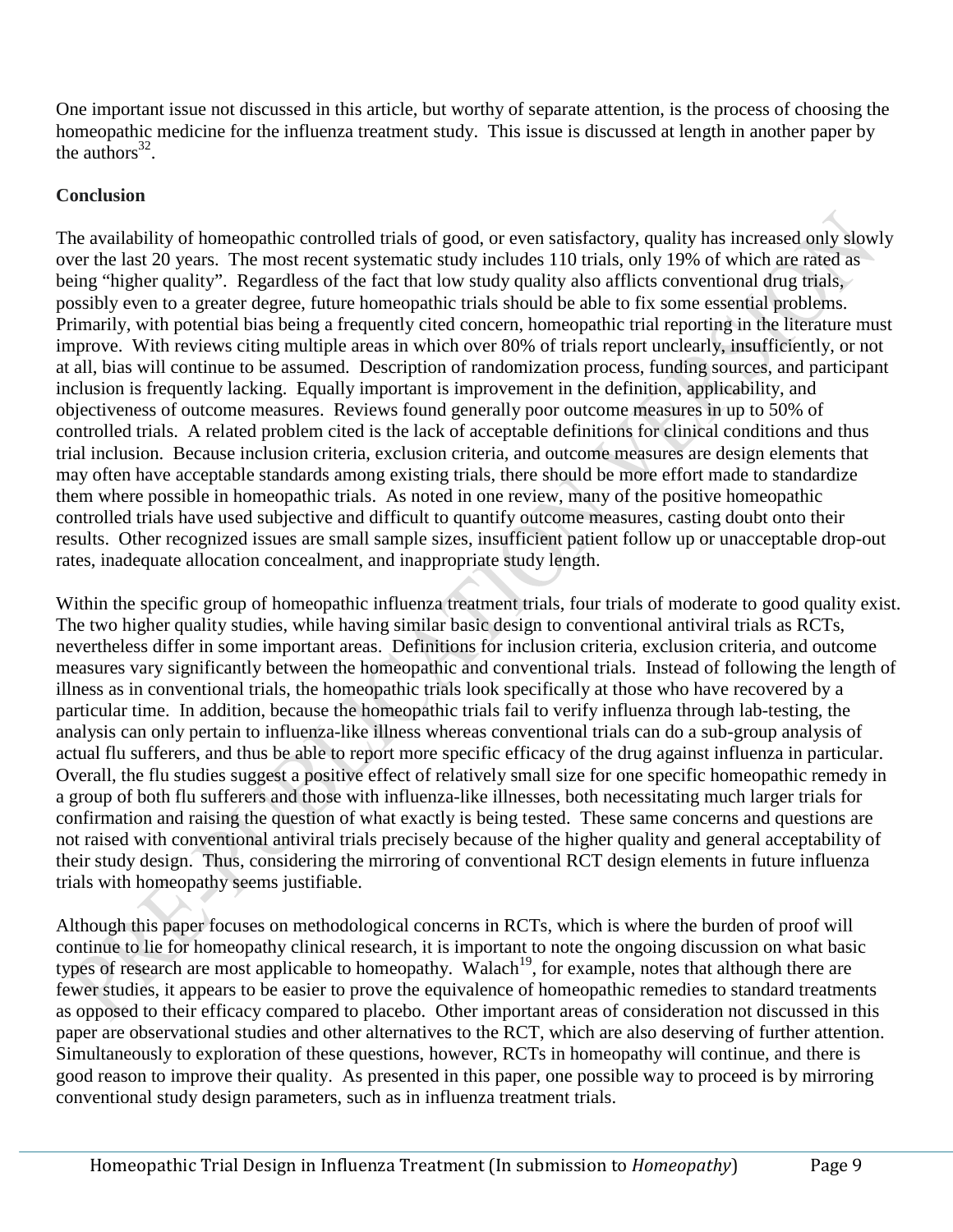#### **Conflict of interest**

There were no conflicts of interest.

#### **Funding source**

The cost of the study was supported by the authors.

#### **References**

1. Herscu P, Kirkby R, Kaltman L, Calabrese C, Monnier J. Methodological considerations for influenza treatment studies in complementary and alternative medicine. Unpublished Manuscript 2009.

2. Vickers AJ, Smith C. Homoeopathic Oscillococcinum for preventing and treating influenza and influenza-like syndromes. Cochrane Database Syst Rev 2006;3:CD001957.

3. Shang A, Huwiler-Muntener K, Nartey L, et al. Are the clinical effects of homoeopathy placebo effects? Comparative study of placebo-controlled trials of homoeopathy and allopathy. Lancet 2005;366:726-32.

4. Mathie RT. The research evidence base for homeopathy: a fresh assessment of the literature. Homeopathy 2003;92:84-91.

5. Zabolotnyi DI, Kneis KC, Richardson A, et al. Efficacy of a complex homeopathic medication (Sinfrontal) in patients with acute maxillary sinusitis: a prospective, randomized, double-blind, placebocontrolled, multicenter clinical trial. Explore (NY) 2007;3:98-109.

6. Steinsbekk A, Lewith G, Fonnebo V, Bentzen N. An exploratory study of the contextual effect of homeopathic care. A randomised controlled trial of homeopathic care vs. self-prescribed homeopathic medicine in the prevention of upper respiratory tract infections in children. Prev Med 2007;45:274-9; discussion 80-1.

7. Steinsbekk A, Fonnebo V, Lewith G, Bentzen N. Homeopathic care for the prevention of upper respiratory tract infections in children: a pragmatic, randomised, controlled trial comparing individualised homeopathic care and waiting-list controls. Complement Ther Med 2005;13:231-8.

8. Steinsbekk A, Bentzen N, Fonnebo V, Lewith G. Self treatment with one of three self selected, ultramolecular homeopathic medicines for the prevention of upper respiratory tract infections in children. A double-blind randomized placebo controlled trial. Br J Clin Pharmacol 2005;59:447-55.

9. Jacobs J, Springer DA, Crothers D. Homeopathic treatment of acute otitis media in children: a preliminary randomized placebo-controlled trial. Pediatr Infect Dis J 2001;20:177-83.

10. Frei H, Thurneysen A. Homeopathy in acute otitis media in children: treatment effect or spontaneous resolution? Br Homeopath J 2001;90:180-2.

11. Ferley JP, Zmirou D, D'Adhemar D, Balducci F. A controlled evaluation of a homoeopathic preparation in the treatment of influenza-like syndromes. Br J Clin Pharmacol 1989;27:329-35.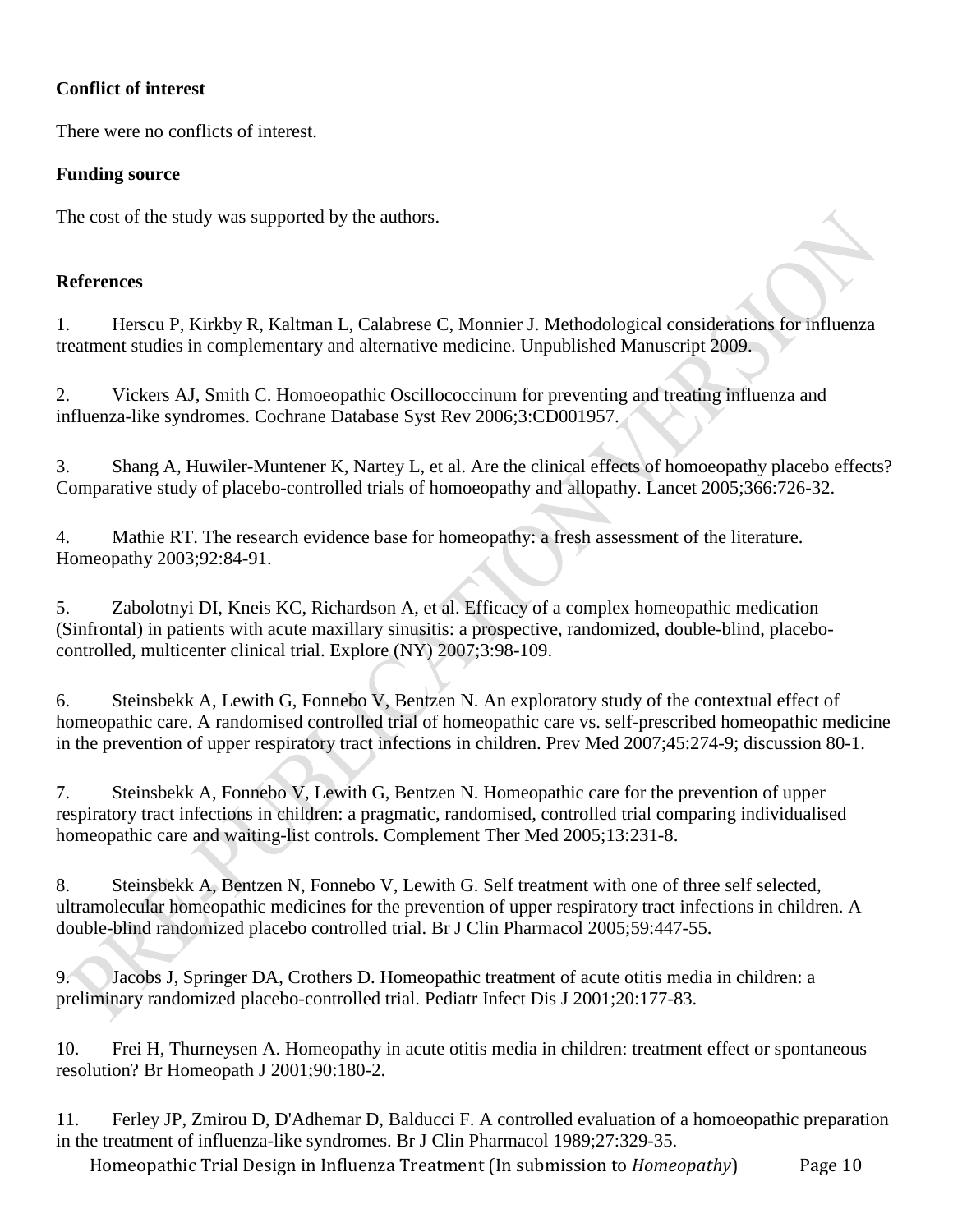12. de Lange de Klerk ES, Blommers J, Kuik DJ, Bezemer PD, Feenstra L. Effect of homoeopathic medicines on daily burden of symptoms in children with recurrent upper respiratory tract infections. BMJ 1994;309:1329-32.

13. Attena F, Toscano G, Agozzino E, Del Giudice N. A randomized trial in the prevention of influenza-like syndromes by homeopathic management. Rev Epidemiol Sante Publique 1995;43:380-2.

14. Guo R, Pittler MH, Ernst E. Complementary medicine for treating or preventing influenza or influenzalike illness. Am J Med 2007;120:923-9 e3.

15. Carr RR, Nahata MC. Complementary and alternative medicine for upper-respiratory-tract infection in children. Am J Health Syst Pharm 2006;63:33-9.

16. Kleijnen J, Knipschild P, ter Riet G. Clinical trials of homoeopathy. BMJ 1991;302:316-23.

17. Linde K, Clausius N, Ramirez G, et al. Are the clinical effects of homeopathy placebo effects? A metaanalysis of placebo-controlled trials. Lancet 1997;350:834-43.

18. Ludtke R, Rutten AL. The conclusions on the effectiveness of homeopathy highly depend on the set of analyzed trials. J Clin Epidemiol 2008;61:1197-204.

19. Walach H, Jonas WB, Ives J, van Wijk R, Weingartner O. Research on homeopathy: state of the art. J Altern Complement Med 2005;11:813-29.

20. Merrell WC, Shalts E. Homeopathy. Med Clin North Am 2002;86:47-62.

21. Linde K, Scholz M, Ramirez G, Clausius N, Melchart D, Jonas WB. Impact of study quality on outcome in placebo-controlled trials of homeopathy. J Clin Epidemiol 1999;52:631-6.

22. Linde K, Melchart D. Randomized controlled trials of individualized homeopathy: a state-of-the-art review. J Altern Complement Med 1998;4:371-88.

23. Linde K, Hondras M, Vickers A, ter Riet G, Melchart D. Systematic reviews of complementary therapies - an annotated bibliography. Part 3: homeopathy. BMC Complement Altern Med 2001;1:4.

24. Jonas WB, Kaptchuk TJ, Linde K. A critical overview of homeopathy. Ann Intern Med 2003;138:393-9.

25. Jonas WB, Anderson RL, Crawford CC, Lyons JS. A systematic review of the quality of homeopathic clinical trials. BMC Complement Altern Med 2001;1:12.

26. Ernst E. A systematic review of systematic reviews of homeopathy. Br J Clin Pharmacol 2002;54:577- 82.